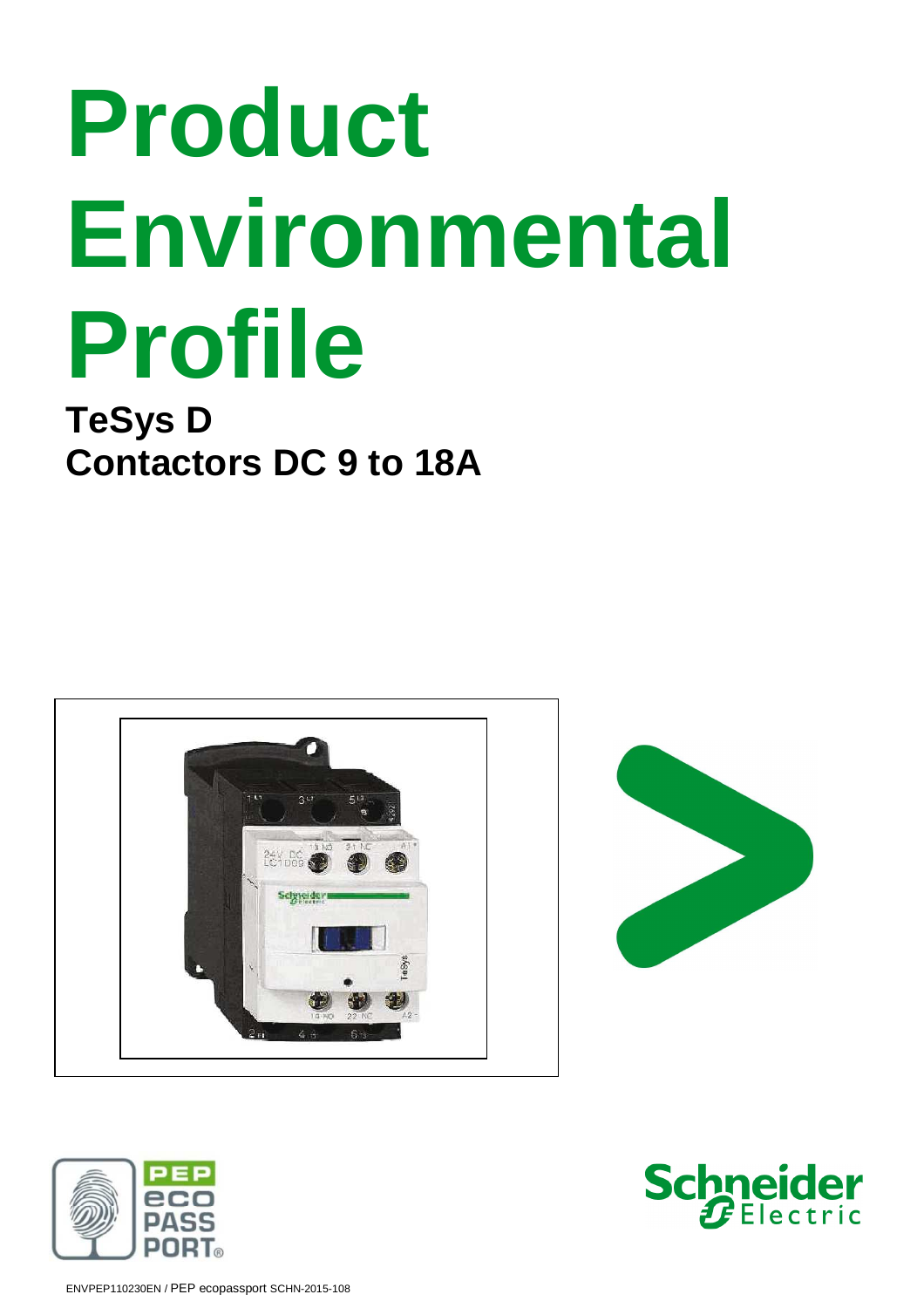#### **Product overview**

The functional unit of the TeSys D Contactors DC 9 to 18A (ref. LC1D09BD) is to to make and break currents up to 150 A for motor loads, and up to 200 A for resistive loads for 20 years

This range consists of TeSys D: LC1D09, LC1D12 and LC1D18, 3-pole DC version; 3-pole and 4-pole contactors, supplied with AC and DC currents; the control supply for DC version is between 5 and 600 V DC. The representative product used for the analysis is 3P CONT 9A AC3 4KW 1NO 1NC 24VDC COIL (ref. LC1D09BD).

The environmental impacts of this referenced product are representative of the impacts of the other products of the range which are developed with a similar technology.

The environmental analysis was performed in conformity with ISO 14040.

#### **Constituent materials**

The mass of the product range is 545.75 g including packaging. It is 545.75 g for the 3P CONT 9A AC3 4KW 1NO 1NC 24VDC COIL (ref. LC1D09BD). The constituent materials are distributed as follows:



#### **Substance assessment**

Products of this range are designed in conformity with the requirements of the European RoHS Directive 2011/65/EU and do not contain, or only contain in the authorised proportions, lead, mercury, cadmium, hexavalent chromium or flame retardants (polybrominated biphenyls - PBB, polybrominated diphenyl ethers - PBDE) as mentioned in the Directive

Details of ROHS and REACH substances information are available on the Schneider-Electric Green Premium website . (http://www2.schneider-electric.com/sites/corporate/en/products-services/green-premium/green-premium.page )

#### **Manufacturing**

The TeSys D Contactors DC 9 to 18A (ref. LC1D09BD) product range is manufactured at a Schneider Electric production site on which an ISO14001 certified environmental management system has been established.

#### **Distribution**

The weight and volume of the packaging have been optimized, based on the European Union's packaging directive.

The TeSys D Contactors DC 9 to 18A (ref. LC1D09BD) packaging weight is 23.3 g. It consists of 23 g cardboard and 0.3 g paper.

The product distribution flows have been optimised by setting up local distribution centres close to the market areas.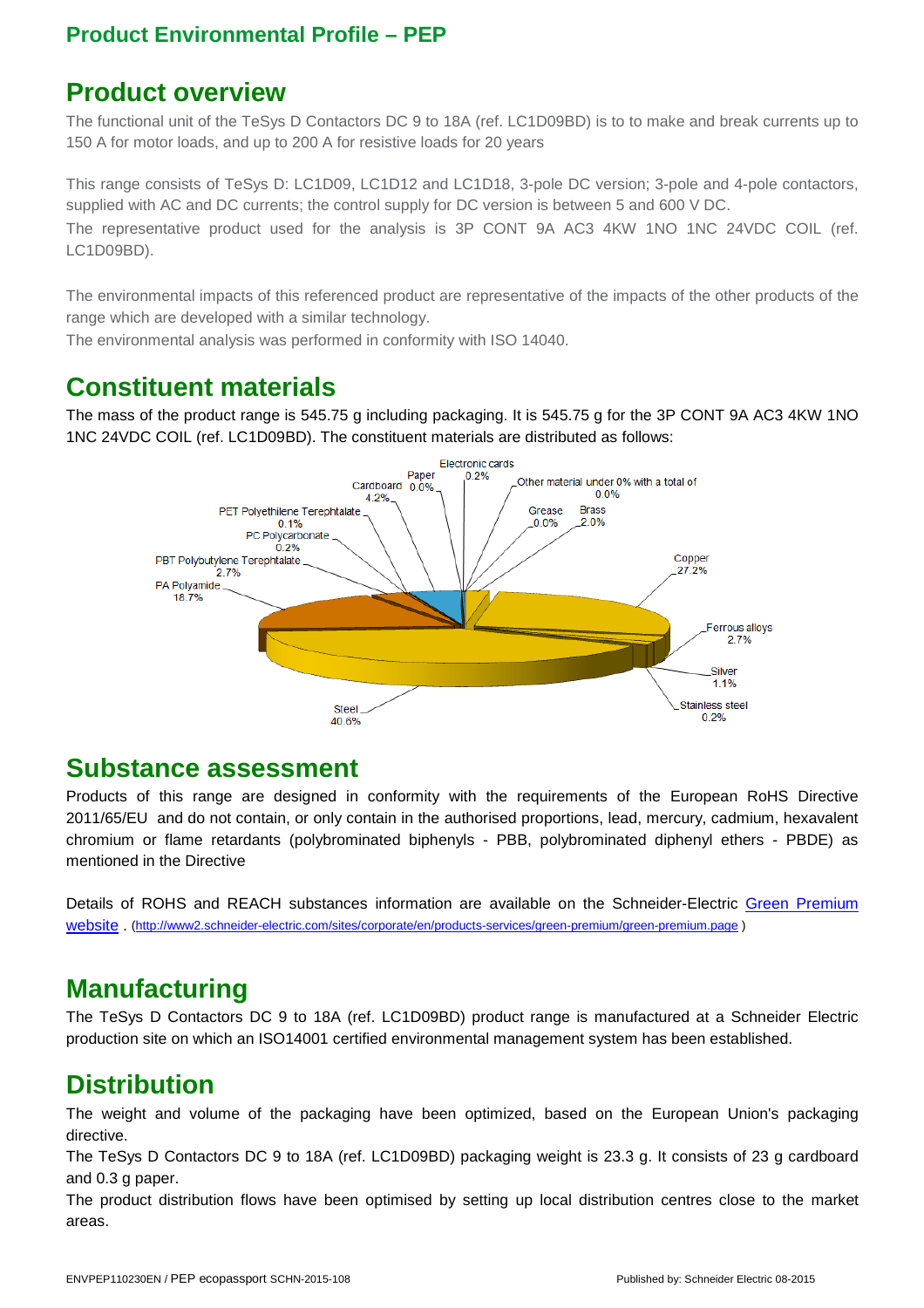#### **Use**

The products of the TeSys D Contactors DC 9 to 18A (ref. LC1D09BD) range do not generate environmental pollution (noise, emissions) requiring special precautionary measures in standard use.

The dissipated power depends on the conditions under which the product is implemented and used. This dissipated power is between 5.45 W and 6.08 W for the TeSys D Contactors DC 9 to 18A (ref. LC1D09BD) product range. It is 5.45 W at 100% load for the referenced 3P CONT 9A AC3 4KW 1NO 1NC 24VDC COIL (ref. LC1D09BD).

This thermal dissipation represents less than 0.3% of the power which passes through the product.

The product range does not require special maintenance operations.

#### **End of life**

At end of life, the products in the TeSys D Contactors DC 9 to 18A (ref. LC1D09BD) have been optimized to decrease the amount of waste and allow recovery of the product components and materials.

This product range contains 1 Plastic parts with brominated FR that should be separated from the stream of waste so as to optimize end-of-life treatment by special treatments. The location of these components and other recommendations are given in the End of Life Instruction document which is available for this product range on the Schneider-Electric Green Premium website Green Premium website

( http://www2.schneider-electric.com/sites/corporate/en/products-services/green-premium/green-premium.page ).

The recyclability potential of the products has been evaluated using the "ECO DEEE recyclability and recoverability calculation method" (version V1, 20 Sep. 2008 presented to the French Agency for Environment and Energy Management: ADEME).

According to this method, the potential recyclability ratio without packaging is: 73%.

As described in the recyclability calculation method this ratio includes only metals and plastics which have proven industrial recycling processes.

#### **Environmental impacts**

Life cycle assessment has been performed on the following life cycle phases: Materials and Manufacturing (M), Distribution (D), Installation (I) Use (U), and End of life (E).

Modeling hypothesis and method:

- The calculation was performed on 3P CONT 9A AC3 4KW 1NO 1NC 24VDC COIL (ref. LC1D09BD).
- Product packaging is included.
- Installation components: no special components included.
- Scenario for the Use phase: this product range is included in the category energy passing product. Assumed service lifetime is 20 years and use scenario is 5.45 W 100% load, loading rate is 30% and service uptime percentage is 30%.
- The geographical representative area for the assessment is European and the electrical power model used for calculation is Europe model.
- End of life impacts are based on a worst case transport distance to the recycling plant (1000km)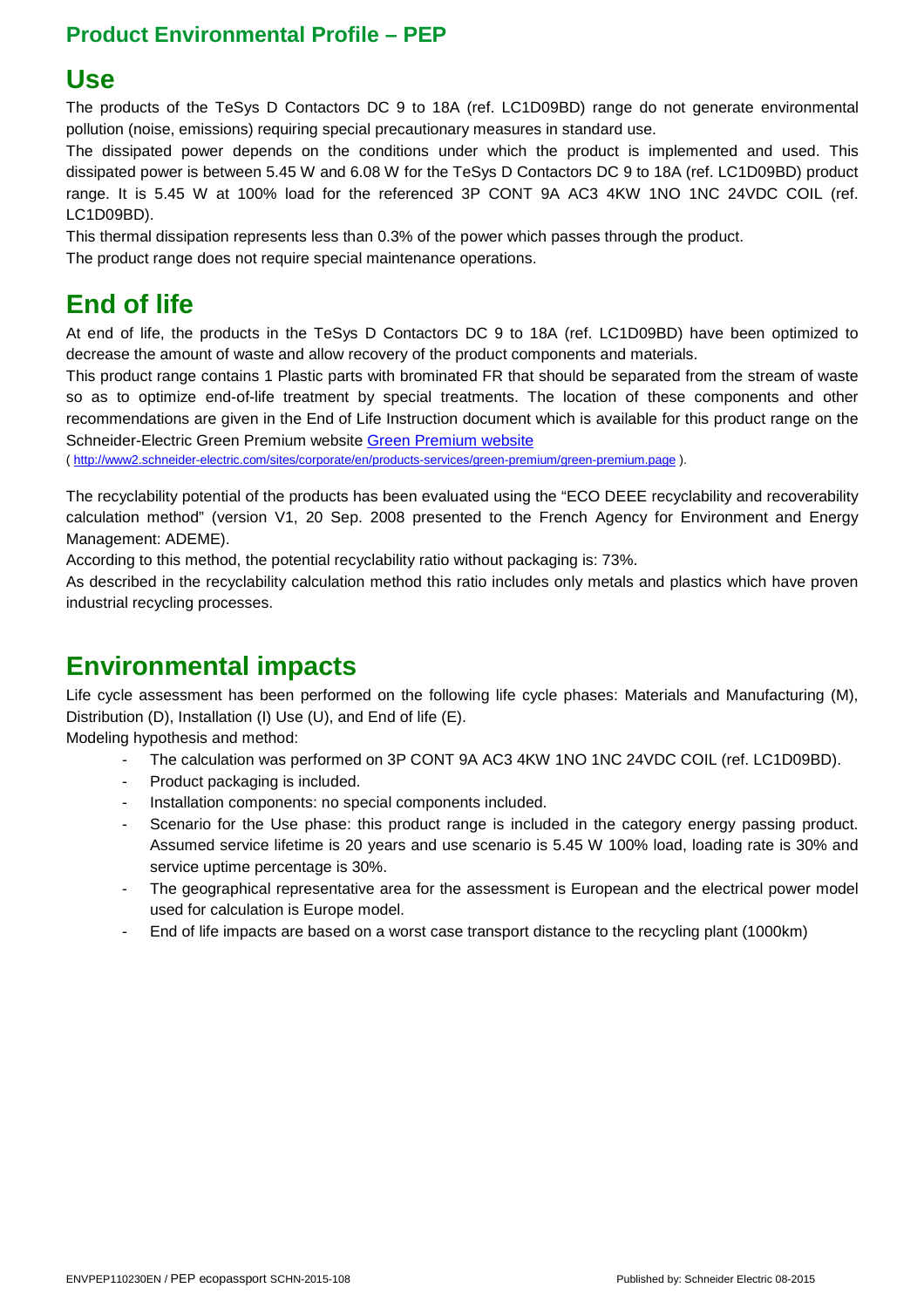| <b>Environmental indicators</b>                                | <b>Unit</b>                            | 3P CONT 9A AC3 4KW 1NO 1NC 24VDC COIL (ref. LC1D09BD) |                |            |                |              |                |  |  |
|----------------------------------------------------------------|----------------------------------------|-------------------------------------------------------|----------------|------------|----------------|--------------|----------------|--|--|
|                                                                |                                        | $S = M + D +$<br>$1 + U + E$                          | м              | D          |                | U            | Е              |  |  |
| Air Acidification (AA)                                         | kg H+ eq                               | 3.7545E-02                                            | 9.5243E-04     | 1.7604E-05 | $0.0000E + 00$ | 3.6568E-02   | 7.0655E-06     |  |  |
| Air toxicity (AT)                                              | m <sup>3</sup>                         | 4.4712E+07                                            | $2.2615E + 06$ | 2.6168E+04 | $0.0000E + 00$ | $4.2414E+07$ | $1.0523E + 04$ |  |  |
| <b>Energy Depletion (ED)</b>                                   | MJ                                     | 3.4730E+03                                            | $4.2242E + 01$ | 1.3195E+00 | $0.0000E + 00$ | 3.4289E+03   | 5.0726E-01     |  |  |
| <b>Global Warming Potential (GWP)</b>                          | $kg CO2$ eq.                           | 1.7219E+02                                            | $2.6892E + 00$ | 9.3815E-02 | $0.0000E + 00$ | 1.6937E+02   | 3.6008E-02     |  |  |
| <b>Hazardous Waste Production</b><br>(HWP)                     | kg                                     | 1.2541E-01                                            | 9.6353E-02     | 1.1589E-07 | $0.0000E + 00$ | 2.9056E-02   | 4.4554E-08     |  |  |
| <b>Ozone Depletion Potential (ODP)</b>                         | kg CFC-11<br>eq.                       | 3.8894E-05                                            | 3.0713E-07     | 1.7742E-10 | $0.0000E + 00$ | 3.8587E-05   | 6.8206E-11     |  |  |
| <b>Photochemical Ozone Creation</b><br><b>Potential (POCP)</b> | kgC <sub>2</sub> H <sub>4</sub><br>eq. | 1.1509E-02                                            | 1.0103E-03     | 2.4179E-05 | $0.0000E + 00$ | 1.0466E-02   | 8.9623E-06     |  |  |
| <b>Raw Material Depletion (RMD)</b>                            | $Y-1$                                  | 3.7405E-13                                            | 3.7176E-13     | 1.9135E-18 | $0.0000E + 00$ | 2.2846E-15   | 7.3563E-19     |  |  |
| <b>Water Depletion (WD)</b>                                    | dm3                                    | 4.8928E+02                                            | 4.7765E+01     | 9.7220E-03 | $0.0000E + 00$ | 4.4150E+02   | 3.7375E-03     |  |  |
| <b>Water Eutrophication (WE)</b>                               | kg $PO4$ <sup>3-</sup><br>eq.          | 2.1913E-03                                            | 5.8096E-04     | 1.7398E-07 | $0.0000E + 00$ | 1.6101E-03   | 6.6883E-08     |  |  |
| <b>Water Toxicity (WT)</b>                                     | m <sup>3</sup>                         | 7.7471E+01                                            | 2.0086E+00     | 4.0024E-02 | $0.0000E + 00$ | 7.5407E+01   | 1.5387E-02     |  |  |

#### **Presentation of the product environmental impacts**

Life cycle assessment has been performed with the EIME software (Environmental Impact and Management Explorer), version 5 and with its database version 2013-02

The using phase is the life cycle phase which has the greatest impact on the majority of environmental indicators; the manufacturing phase is responsible for the major impacts on the RMD and HWP.

According to this environmental analysis, proportionality rules may be used to evaluate the impacts of other products of this range: "Depending on the impact analysis, the environmental indicators (without RMD and HWP) of other products in this family may be proportional extrapolated by energy consumption values". For RMD and HWP, impact may be proportional extrapolated by mass of the product.

#### **System approach**

As the products of the range are designed in accordance with the European RoHS Directive 2011/65/EU, they can be incorporated without any restriction in an assembly or an installation subject to this Directive.

Please note that the values given above are only valid within the context specified and cannot be used directly to draw up the environmental assessment of an installation.